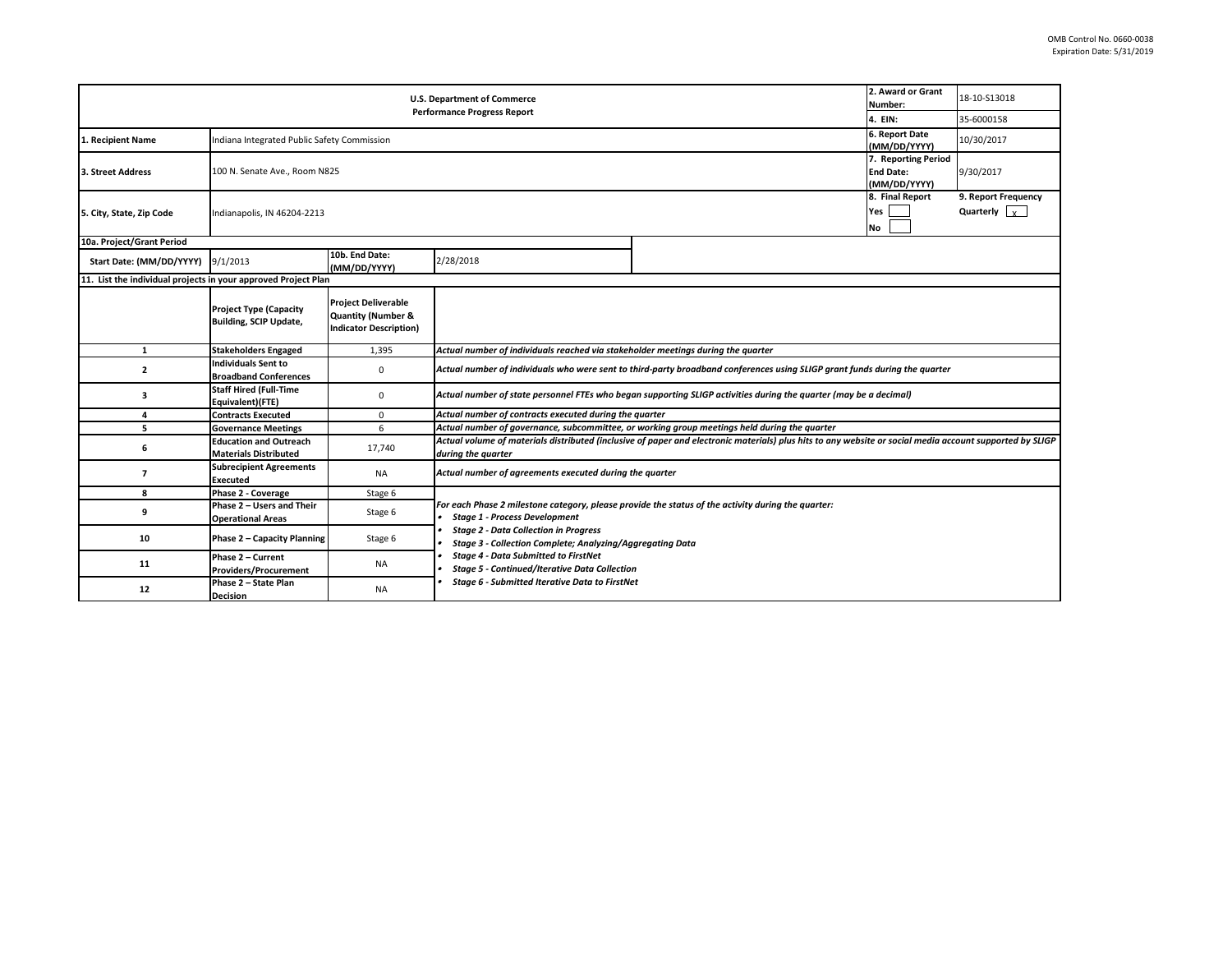|                                                                     |       | 11a. Describe your progress meeting each major activity/milestone approved in the Baseline Report for this project; any challenges or obstacles encountered and mitigation strategies you have employed; planned major activit |        |  |  |  |
|---------------------------------------------------------------------|-------|--------------------------------------------------------------------------------------------------------------------------------------------------------------------------------------------------------------------------------|--------|--|--|--|
| next quarter; and any additional project milestones or information. |       | 1. Stakenoider Meetings – Project team members attended 21 stakenoider meetings (1,395 attendees) this quarter, including 7 District Planning Council (DPC) meetings, 8 District input Meetings, and 2 state/local organizatio |        |  |  |  |
| presented at 4 association conferences for stakeholder outreach:    |       |                                                                                                                                                                                                                                |        |  |  |  |
| . Indiana Association of Chiefs of Police Fall Conference           |       |                                                                                                                                                                                                                                |        |  |  |  |
| · Indiana Emergency Response Conference                             |       |                                                                                                                                                                                                                                |        |  |  |  |
| • Association of Indiana Counties (AIC)                             |       |                                                                                                                                                                                                                                |        |  |  |  |
| · Indiana Environmental Health association (IEHA)                   |       |                                                                                                                                                                                                                                |        |  |  |  |
|                                                                     |       |                                                                                                                                                                                                                                |        |  |  |  |
| 2. Broadband Conferences - None                                     |       |                                                                                                                                                                                                                                |        |  |  |  |
| 3. Staff Hired (FTE) - None                                         |       |                                                                                                                                                                                                                                |        |  |  |  |
| 4. Contract Executions - None                                       |       |                                                                                                                                                                                                                                |        |  |  |  |
|                                                                     |       | 5. Governance Meetings - Six governance meetings were held in this reporting period. The Integrated Public Safety Commission (IPSC) met on September 19, 2017. The Statewide Interoperability Executive Committee (SIEC) met o |        |  |  |  |
|                                                                     |       | 2017. The Indiana Broadband Executive Committee (FirstNet Co-Chairs/Key Players) held monthly meetings on July 7, August 22, and September 26, 2017. FirstNet/ broadband updates and activity details were provided at all mee |        |  |  |  |
|                                                                     |       | FirstNet Indiana State Plan Consultation meeting was held on July 21, 2017; meeting included representatives from FirstNet, AT&T and members of the Indiana Broadband Executive Committee.                                     |        |  |  |  |
|                                                                     |       |                                                                                                                                                                                                                                |        |  |  |  |
|                                                                     |       | 6. Education and Outreach Materials Distributed - 17,740 materials were distributed for outreach and education, including: three Indiana FirstNet monthly newsletters, Indiana FirstNet Facebook had 2,123 views during the qu |        |  |  |  |
| FirstNet Twitter had 2,098 Twitter views.                           |       |                                                                                                                                                                                                                                |        |  |  |  |
| 7. Other Activities                                                 |       |                                                                                                                                                                                                                                |        |  |  |  |
|                                                                     |       | . Project team continues to meet weekly to discuss broadband issues, strategy and logistic. The two chairs of the Indiana Broadband Working Groun (Indiana Department of Homeland Security Executive Director Bryan Langley an |        |  |  |  |
|                                                                     |       | 11b. If the project team anticipates requesting any changes to the approved Baseline Report in the next quarter, describe those below. Note that any substantive changes to the Baseline Report must be approved by the Depart |        |  |  |  |
| Commerce before implementation.                                     |       |                                                                                                                                                                                                                                |        |  |  |  |
| N/A                                                                 |       |                                                                                                                                                                                                                                |        |  |  |  |
|                                                                     |       | 11c. Provide any other information that would be useful to NTIA as it assesses this project's progress.                                                                                                                        |        |  |  |  |
| None.                                                               |       |                                                                                                                                                                                                                                |        |  |  |  |
|                                                                     |       | 11d. Describe any success stories or best practices you have identified. Please be as specific as possible.                                                                                                                    |        |  |  |  |
|                                                                     |       |                                                                                                                                                                                                                                |        |  |  |  |
| 12. Personnel                                                       |       |                                                                                                                                                                                                                                |        |  |  |  |
|                                                                     |       | 12a. If the project is not fully staffed, describe how any lack of staffing may impact the project's time line and when the project will be fully staffed.                                                                     |        |  |  |  |
|                                                                     |       |                                                                                                                                                                                                                                |        |  |  |  |
|                                                                     |       | The state hiring freeze was lifted this year and IPSC was able to fill its vacant Field Coordinator in July 2017.                                                                                                              |        |  |  |  |
|                                                                     |       |                                                                                                                                                                                                                                |        |  |  |  |
| <b>Job Title</b>                                                    | FTE%  | 12b. Staffing Table - Please include all staff that have contributed time to the project. Please do not remove individuals from this table.<br>Project (s) Assigned                                                            |        |  |  |  |
| <b>Executive Director</b>                                           | 0.15  | FirstNet Single Point of Contact                                                                                                                                                                                               | Change |  |  |  |
| Statewide Interoperability                                          |       |                                                                                                                                                                                                                                |        |  |  |  |
| Coordinator (SWIC)                                                  | 0.50  | Provides project oversight                                                                                                                                                                                                     |        |  |  |  |
| <b>Communications Director</b>                                      | 0.50  | Directs outreach program and oversee grant reporting                                                                                                                                                                           |        |  |  |  |
| Comptroller                                                         | 0.15  | Supports budgetary and financial requirements, including grants and RFPs                                                                                                                                                       |        |  |  |  |
| <b>Operations Manager</b>                                           | 0.05  | Provides operational support                                                                                                                                                                                                   |        |  |  |  |
| Logistics Manager                                                   | 0.05  | Provides technical guidance (SME)                                                                                                                                                                                              |        |  |  |  |
| <b>Field Coordinator</b>                                            | 0.50  | Provides outreach/education                                                                                                                                                                                                    |        |  |  |  |
| Field Coordinator                                                   | 0.50  | Provides outreach/education                                                                                                                                                                                                    |        |  |  |  |
| Administrative Assistant                                            | 0.05  | Provides administrative support for governance meetings and other project requirements                                                                                                                                         |        |  |  |  |
| Clerk                                                               | 0.045 | Provides clerical support                                                                                                                                                                                                      |        |  |  |  |
| Co-chair of Exec Comm (IN DHS<br>Dir)                               | 0.05  | Provides Governance                                                                                                                                                                                                            |        |  |  |  |
| Co-chair of Exec Comm (CIO)                                         | 0.05  | Provides Governance                                                                                                                                                                                                            |        |  |  |  |
| Gov's Ofc Public Safety Counselor                                   | 0.000 | Provides Governance                                                                                                                                                                                                            |        |  |  |  |
| <b>GIS Coordinator</b>                                              | 0.07  | Provides technical guidance (SME)                                                                                                                                                                                              |        |  |  |  |
|                                                                     |       |                                                                                                                                                                                                                                |        |  |  |  |